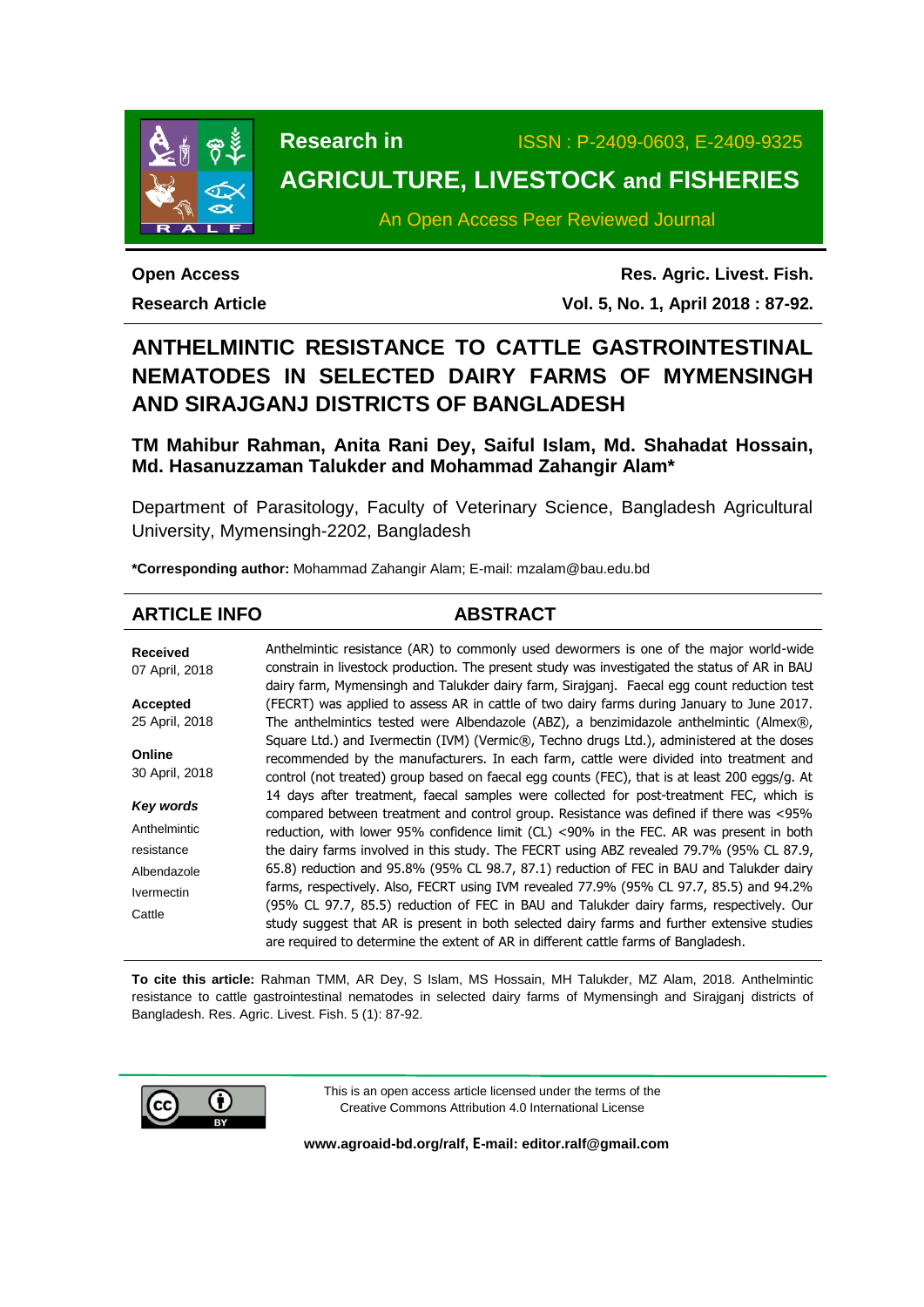## **INTRODUCTION**

Anthelmintic resistance (AR) in gastrointestinal (GI) helminth population is now widely recognized emerging problem in many parts of the world. Anthelmintics offer a simple, cheap, cost-effective method of controlling nematodes. They kill existing parasites and reduce the production of eggs. Therefore they can prevent disease in infected animals and reduce the intensity of future infection in infected animals and their offspring. There are three major classes of drugs used to control nematodes in livestock: benzimidazoles (ABZ), nicotinic agonists (levamisole) and macrocyclic lactones (IVM). Unfortunately, resistance is evolving in nematode populations to all three classes of anthelmintic (Bartley et al. 2004).

Animals raised under grazing conditions are highly susceptible to various parasites and the primary control method is through the use of broad-spectrum anthelmintics (Waller, 1997). This continual use has led to the selection of populations of drug resistant worms worldwide. Most producers generally use anthelmintics liberally without any rational strategy. This situation has led to the development of AR. Prichard (1980) defined resistance is present when there is a greater frequency of individuals within a population able to tolerate doses of a compound than in a normal population of the same species and is heritable. AR has been well documented in the small ruminant industry, in which GI nematodes resistant to all classes of anthelmintics have been used (Waller, 1997; Stafford and Coles, 1999; Pomroy, 2006). Alongside, several surveys indicate widespread resistance to one or more of the broad spectrum anthelmintics in cattle also (Coles, 2002a; Kaplan, 2004; Le Jambre, 2006). Sutherland and Leathwick (2011) reported resistance in cattle to both benzimidazole (ABZ) and macrocyclic lactone compounds (IVM). There have been increasing circumstantial reports of anthelmintic drug resistance in cattle to benzimidazoles in New Zealand (Vermunt et al. 1995; Hosking et al. 1996), to IVM in Great Britain (Stafford and Coles, 1999), to both IVM and ABZ in Argentina (Anziani et al. 2004), and to both benzimidazoles and IVM (Sutherland and Leathwick, 2011) in New Zealand.

The present study conducted faecal egg count reduction test (FECRT), which, remains the only proven way of detecting AR in the field. FECRT could be used as a potential method to treat helminths effectively. In this method animals are treated on the basis of mean faecal egg count which is correlated with worm burden (Demeler et al. 2009). There is lack of investigation on AR in Bangladesh, only a single report has been made (Hoque, 2003). Hence, the objective of the present study was thus to investigate AR to GI nematodes in cattle, and, also to study of safe therapeutic use of anthelmintics against parasitic infestation.

## **MATERIALS AND METHOD**

#### **Sample collection and processing**

Faecal samples were collected directly from the rectum of each animal in pre-labelled vials containing 10% formalin at the first farm visit. The samples were processed in the laboratory of Department of Parasitology, Faculty of Veterinary Science, Bangladesh Agricultural University, Mymensingh, within 24 h after faecal sample collection and examined by using a modified McMaster technique (Coles et al. 1992).

#### **Fecal egg count reduction test (FECRT)**

The study followed the recommendations of the World Association for the Advancement of Veterinary Parasitology (WAAVP) (Coles et al. 1992, 2006). On day 0, Cattle with faecal egg counts (FEC) >200 eggs per gram (EPG) of feces were randomly distributed into 3 treatment (1-3) groups and 1 control (untreated) group. Group-1 was treated with Albendazole, Group-2 was treated with Ivermectin and Group-3 was untreated (Control). The anthelmintics tested were Albendazole (ABZ), a benzimidazole anthelmintic (Almex-Vet®, Square Pharmaceuticals Ltd.) and Ivermectin (IVM) (Vermic®, Techno Drugs Ltd.), administered at the doses recommended by the manufacturers. At 14 days post-treatment, faecal samples were collected for determining the FEC for calculating the faecal egg count reduction (FECR).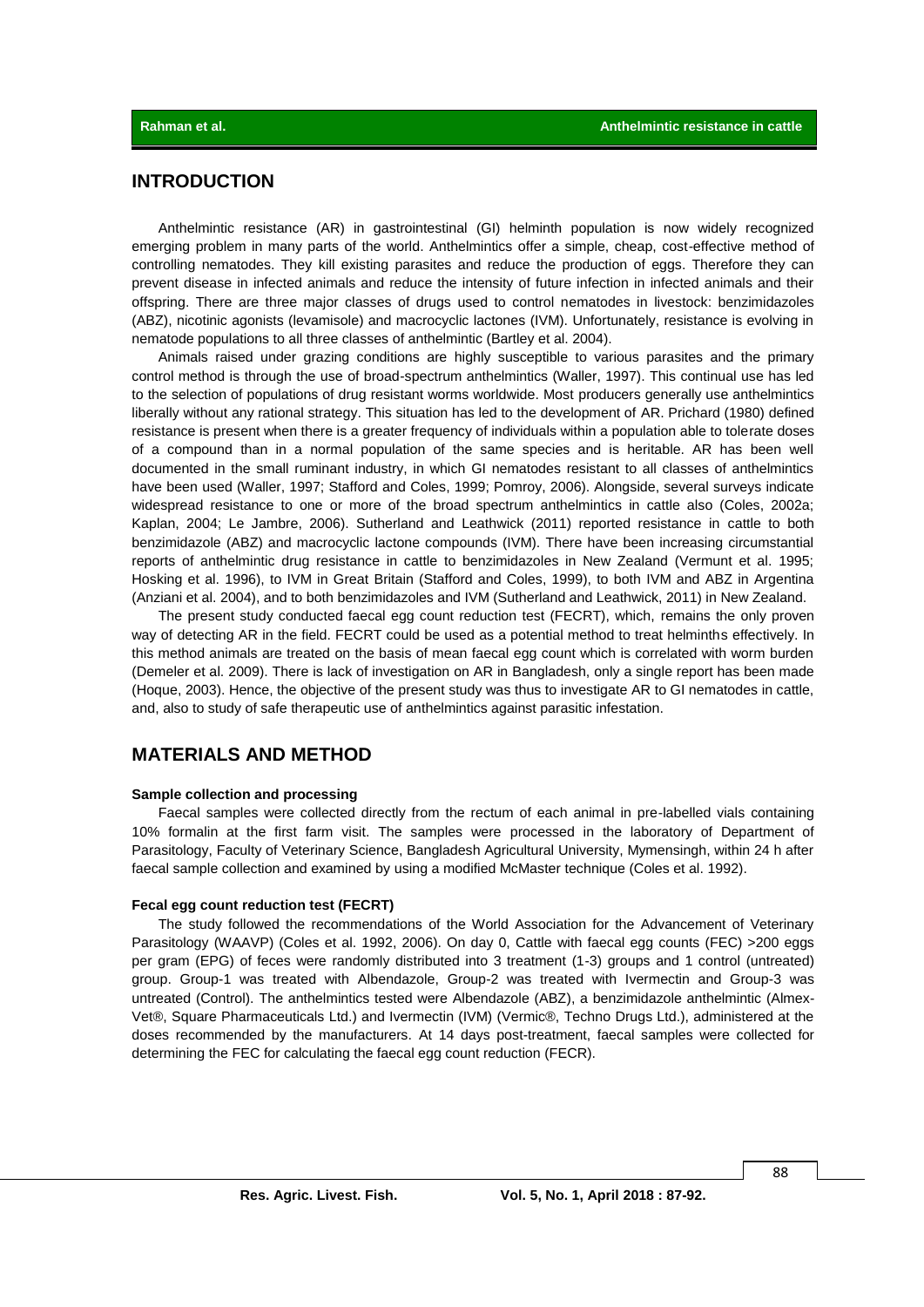#### **Statistical analysis**

Pre-treatment and post-treatment arithmetic mean of FEC was used to calculate the FECR % using the following formula:

FECR % = 100 (1−  $\bar{x}_t$  /  $\bar{x}_0$ , where  $\bar{x}_t$  represents arithmetic mean of FEC of treatment group and  $\bar{x}_c$ represents arithmetic mean of FEC of control group.

#### **Interpretation of results**

Resistance was defined if there was <95% reduction, with lower 95% confidence limit (CL) <90% in the FEC. If only one of the two criteria was met out, the resistance was classed as suspected, but if, both criteria were positive, then it strongly indicates the presence of AR (Coles et al. 1992).

## **RESULTS**

The FECRT (conducted with ABZ and IVM) results for the cattle of BAU and Talukder dairy farm in Mymensingh and Sirajganj are presented in Table 1-2. The study indicated the presence of AR in both selected dairy farms.

#### **Faecal egg count reduction test (FECRT) ABZ**

The FECR % for ABZ revealed 79.7% (95% CL 87.9, 65.8) reduction and 95.8% (95% CL 98.7, 87.1) reduction of FEC in BAU dairy farm, Mymensingh and Talukder dairy farms, Sirajganj, respectively. ABZ had high level of resistance in BAU dairy farm, Mymensingh, but, in Talukder dairy farm, ABZ resistance was suspected because only lower level of CL was <90% (Table 1).

### **Faecal egg count reduction test (FECRT) IVM**

The FECR % for IVM revealed 77.9% (95% CL 86.1, 64.9) and 94.2% (95% CL 97.7, 85.5) reduction of FEC in BAU dairy farm, Mymensingh and Talukder dairy farms, Sirajganj, respectively. IVM showed high level of resistance in both the dairy farms (Table 2).

**Table 1.** Faecal egg count reduction with percentage reductions and 95% confidence limits estimating the status of albendazole resistance in cattle

| Name of farms                  | FECR % | 95% CL       | <b>Status</b>        |
|--------------------------------|--------|--------------|----------------------|
| BAU dairy farm, Mymensingh     | 79.7   | (87.9, 65.8) | Resistance           |
| Talukder dairy farm, Sirajganj | 95.8   | (98.7, 87.1) | Suspected resistance |

Legend: FECR % = Faecal egg count reduction percentage, CL= confidence limits

**Table 2.** Faecal egg count reduction with percentage reductions and 95% confidence limits estimating the status of ivermectin resistance in cattle

| Name of farms                  | FECR % | 95% CL       | <b>Status</b> |
|--------------------------------|--------|--------------|---------------|
| BAU dairy farm, Mymensingh     | 77.9   | (86.1, 64.9) | Resistance    |
| Talukder dairy farm, Sirajganj | 94.2   | (97.7, 85.5) | Resistance    |

Legend: FECR % = Faecal egg count reduction percentage, CL= confidence limits

89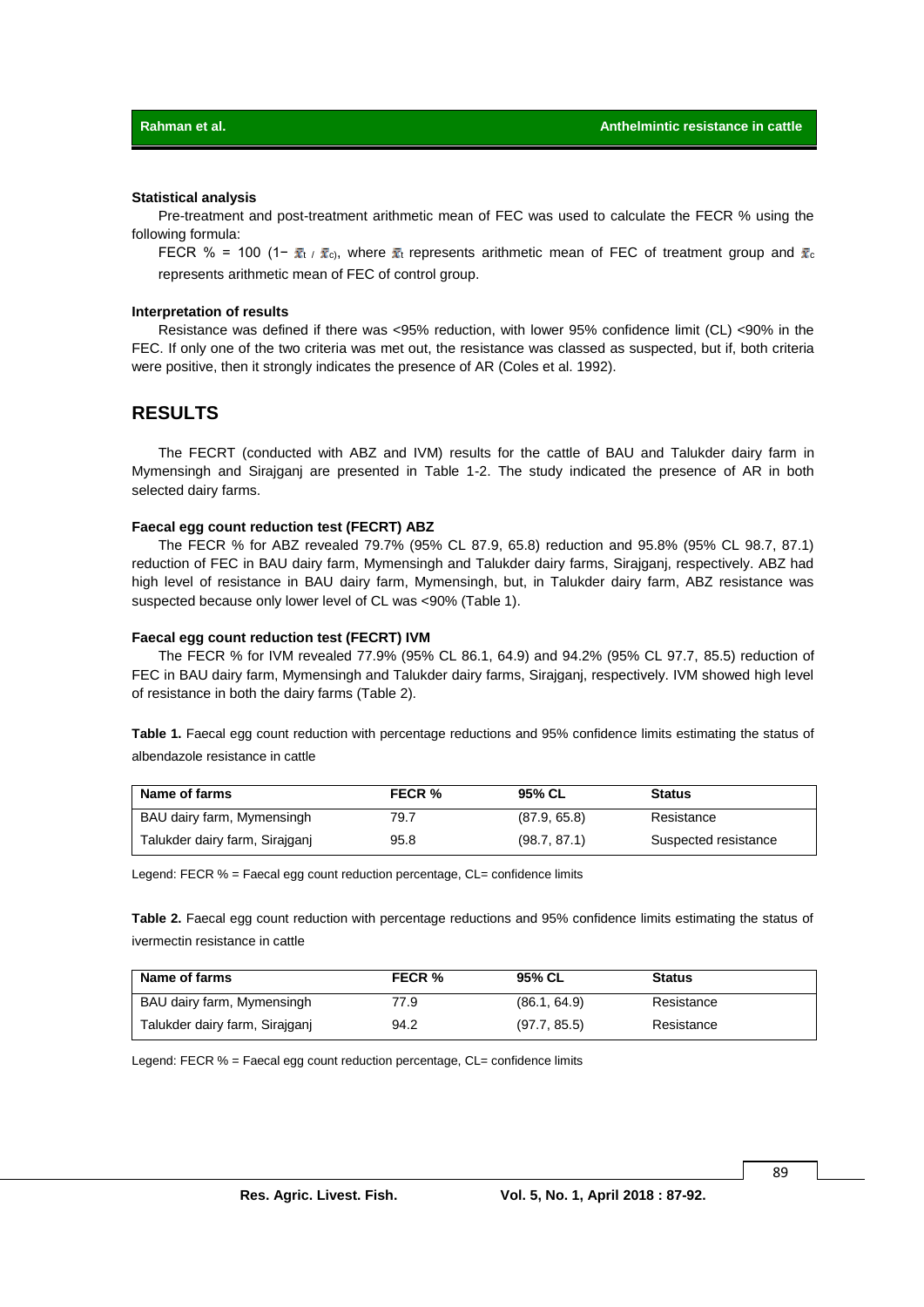## **DISCUSSION**

Anthelmintics are used traditionally as an integral part of helminth control strategies for grazing livestock to prevent production losses from parasitic infections. The indiscriminate and frequent anthelmintic treatments, use of anthelmintics with a similar mode of action for several years are thought to contribute to the development of AR in livestock species (Verma et al. 2018; Coles and Roush, 1992). Additionally, from different reports it has been found that, repeated sub-therapeutic treatment with anthelmintics in cattle and sheep can lead to develop resistant nematode populations (Bhinsara et al. 2018; Van Zeveren et al. 2007).

In the current study, AR was present in both the dairy farms. The current finding was supported by Hoque et al. (2003) who also reported AR in BAU dairy farm, Mymensingh. However, the estimated prevalence of AR varied by region, anthelmintic class and host. Most of the cases of AR in bovine nematodes were due to macrocyclic lactone type (e.g. Ivermectin) anthelmintics (Coles, 2002b). Although, resistance to ABZ (Bhinsara et al. 2018, McKenna 1991, 1996) and co-resistance to IVM (Geurden et al. 2015; Anziani et al. 2004) was also reported. IVM resistance (92% and 100%) was most common in cattle nematode than the ABZ (76% and 54%) in New Zealand and Australia (Waghorn et al. 2006; Rendell 2010). In addition, in Brazil, bovine nematodes are mostly resistant to IVM (96%) but lower levels of resistance was found in case of ABZ (24%) (Soutello et al. 2007). Moreover, in Northern Europe, IVM resistance was observed in 70% of 20 farms tested (Demeler et al. 2009). Hoque et al. 2003 first reported anthelmintic resistance in Bangladesh, although report of such resistance problems has been made frequently from adjacent country like India (Verma et al. 2018; Yadav et al. 1995; Dhirendra et al. 1995; Gill, 1996). The level and type of AR in the GI nematodes in different farms appeared to be associated with the type and frequency of anthelmintic used and the management practices followed in the farms.

FECRT alone was used to study anthelmintic resistance in this study without use of confirmatory or supplementary controlled in vivo study and in vitro tests (e.g. hatch assay, larval development assay, tubulin binding test, etc.). Many authors used in vitro tests or controlled in vivo study as confirmatory or supplementary to FECR tests (Wong and Sargison, 2018; Varady and Corba, 1999). FECRT only measures effects on egg production of mature worms, and the output of eggs does not sufficiently correlate with the actual worm burden (Eysker and Ploeger, 2000). Moreover, interpretation of FEC on cattle is difficult due to mixed populations of adult and immature worms of different species and varying egg production over time (Jackson et al. 2006). Martin et al. (1989) demonstrated that the FECRT only detects BZ-resistance in *Trichostrongylus colubriformis* and *Teladorsagia circumcincta* in sheep. Advanced PCR tools may be used to underpin extent of resistance, in combination with conventional parasitological techniques (e.g., FECRT) (Roeber et al. 2012a, 2012b).

## **CONCLUSION**

Constant monitoring for anthelmintic resistance is essential both on organized and unorganized farms to determine the effectiveness of anthelmintics before their use, where resistance has not already emerged. Molecular study is also an effective technique for the detection of anthelmintic resistance to GI nematodes in ruminant. Therefore, resistance of anthelmintics against GI nematodes in cattle needs to be assessed throughout the Bangladesh to maintain the efficacy of anthelmintics and to identify risk factors for the development of AR.

## **COMPETING INTEREST**

The authors declared no potential conflicts of interest with respect to the research, authorship, and/or publication of this article.

90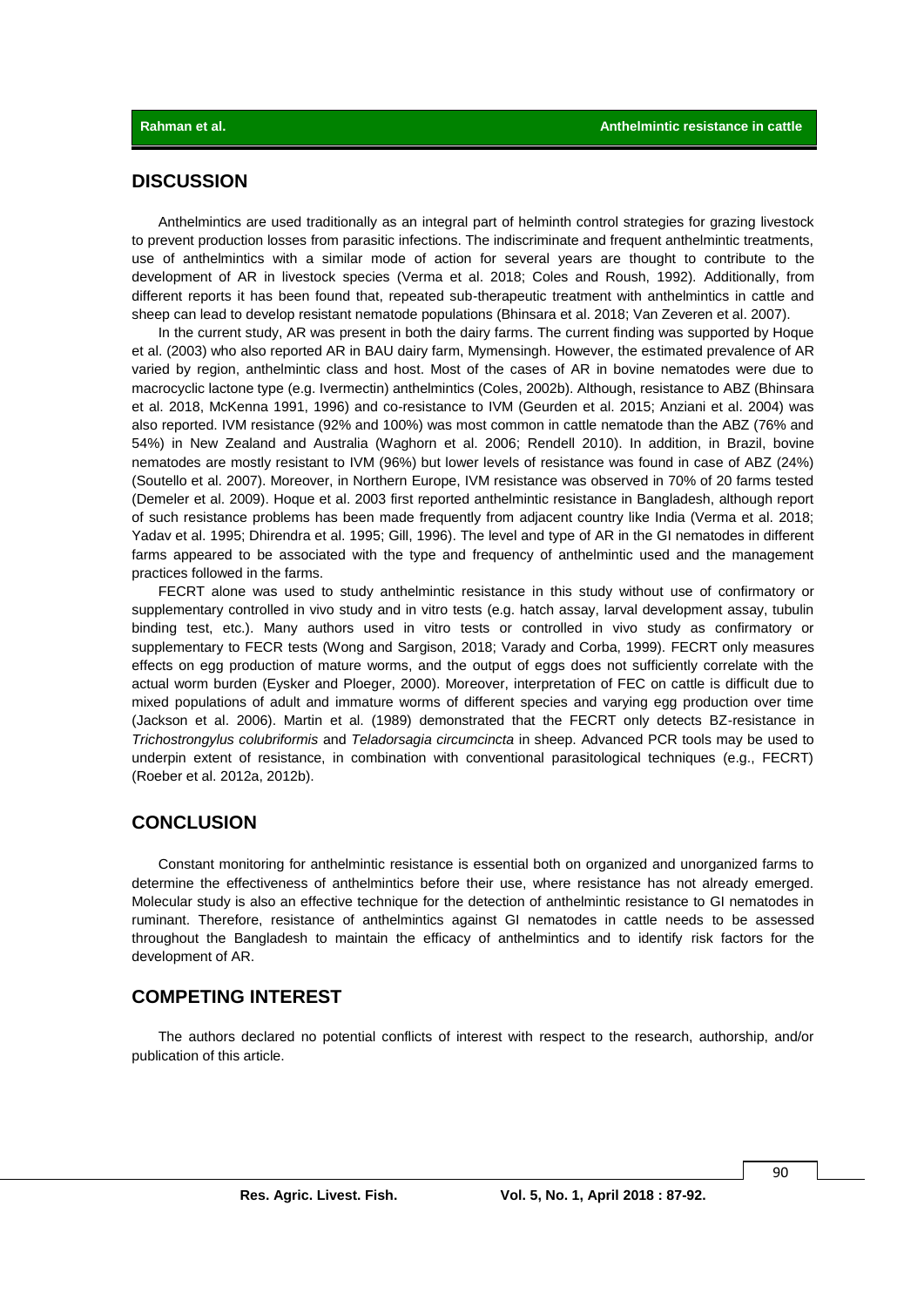## **ACKNOWLEDGEMENT**

The study was funded by Ministry of Science and Technology of Bangladesh. The authors acknowledge Head of the Department of Dairy Science, Bangladesh Agricultural University, Mymensingh for providing permission of research work at BAU dairy farm, Mymensingh.

## **REFERENCE**

- 1. Anziani OS, Suarez V, Guglielmone AA, Warnke O, Grande H, Coles GC, 2004. Resistance to benzimidazoles and macrocyclic lactone anthelmintics in cattle nematodes in Argentina. Veterinary Parasitology, 122: 303–306.
- 2. Bartley DJ, Jackson F, Jackson E and Sargison N, 2004. Characterisation of two triple resistant field isolates of *Teladorsagia* from Scottish lowland sheep farms. Veterinary Parasitology, 123: 189–199.
- 3. Coles GC, 2002a. Cattle nematodes resistant to anthelmintics: why so few cases? Veterinary Research, 33: 481-189.
- 4. Coles GC, 2002b. The sustainable use of anthelmintic in grazing animals. Veterinary Record, 151:165-169.
- 5. Coles GC, Bauer C, Borgsteede FH, Geerts S, Klei TR, Taylor MA and Waller PJ, 1992. World Association for the Advancement of Methods for the Detection of Anthelmintic Desistance in Nematodes of Veterinary Importance. Veterinary Parasitology, 44: 35-44.
- 6. Coles GC, Jackson F, Pomroy WE, Prichard RK, von Samson-Himmelstjerna G, Silvestre A, Taylor MA, Vercruysse J, 2006. The detection of anthelmintic resistance in nematodes of veterinary importance. Veterinary Parasitology, 136: 167-185.
- 7. Coles RC and Roush RT, 1992. Slowing the spread of anthelmintic resistant nematodes of sheep and goats in the United Kingdom. Veterinary Record, 130: 505-510.
- 8. Demeler J, Van Zeveren AMJ, Kleinschmidt N, Vercruysse J, Höglund J, Koopmann R, Cabaret J, Claerebout E, Areskog M, von Samson-Himmelstjerna G, 2009. Monitoring the efficacy of ivermectin and albendazole against gastro intestinal nematodes of cattle in Northern Europe. Veterinary Parasitology, 160: 109-115.
- 9. Dhirendra S, Swarnkar CP, Khan FA, Umesh D, Srivastava CP, Bhagwan PS, Singh D and Dimri U, 1995. Detection of anthelmintic resistance using in-vitro test procedures. Indian journal of small ruminants, 14: 41-43.
- 10. Eysker M, Ploeger HW, 2000. Value of present diagnostic methods for gastrointestinal nematode infections in ruminants. Parasitology, 120: 109-119.
- 11. Gill BS, 1996. Anthelmintic resistance in India. Veterinary Parasitology, 63: 173-176.
- 12. Hoque MN, Begum N, Nooruddin M, 2003. Albendazole resistance in gastrointestinal nematode parasites of cattle in Bangladesh. Tropical animal health and production, 35: 219-222.
- 13. Hosking BC, Watson TG, Leathwick DM, 1996. Multigeneric resistance to oxfendazole by nematodes in cattle. Veterinary Record, 138: 67–68.
- 14. Jackson R, Rhodes AP, Pomroy WE, Leathwick DM, West DM, Waghorn TS, Moffat JR, 2006. Anthelmintic resistance and management of nematode parasites on beef cattle-rearing farms in the North Island of New Zealand. New Zealand Veterinary Journal, 54: 289–296.
- 15. Kaplan RM, 2004. Drug resistance in nematodes of veterinary importance: a status report. Trends in Parasitology, 20: 477-81.
- 16. Le Jambre LF, 2006. Eradication of targeted species of internal parasites. Veterinary Parasitology, 139: 360- 370.
- 17. Martin PJ, Anderson N and Jarrett R, 1989. Detecting benzimidazole resistance with fecal egg count reduction tests and in vitro assays. Australian veterinary journal, 66: 236-40.
- 18. McKenna PB, 1991. Resistance to benzimidazole anthelmintic in cattle in New Zealand. New Zealand Veterinary Journal, 39: 154–155.
- 19. McKenna PB, 1996. Anthelmintic resistance in cattle nematodes in New Zealand is it increasing. New Zealand Veterinary Journal, 44: 76.
- 20. Pomroy WE, 2006. Anthelmintic Resistance in New Zealand: a perspective on recent findings and options for future. New Zealand Veterinary Journal, 54: 265-270.